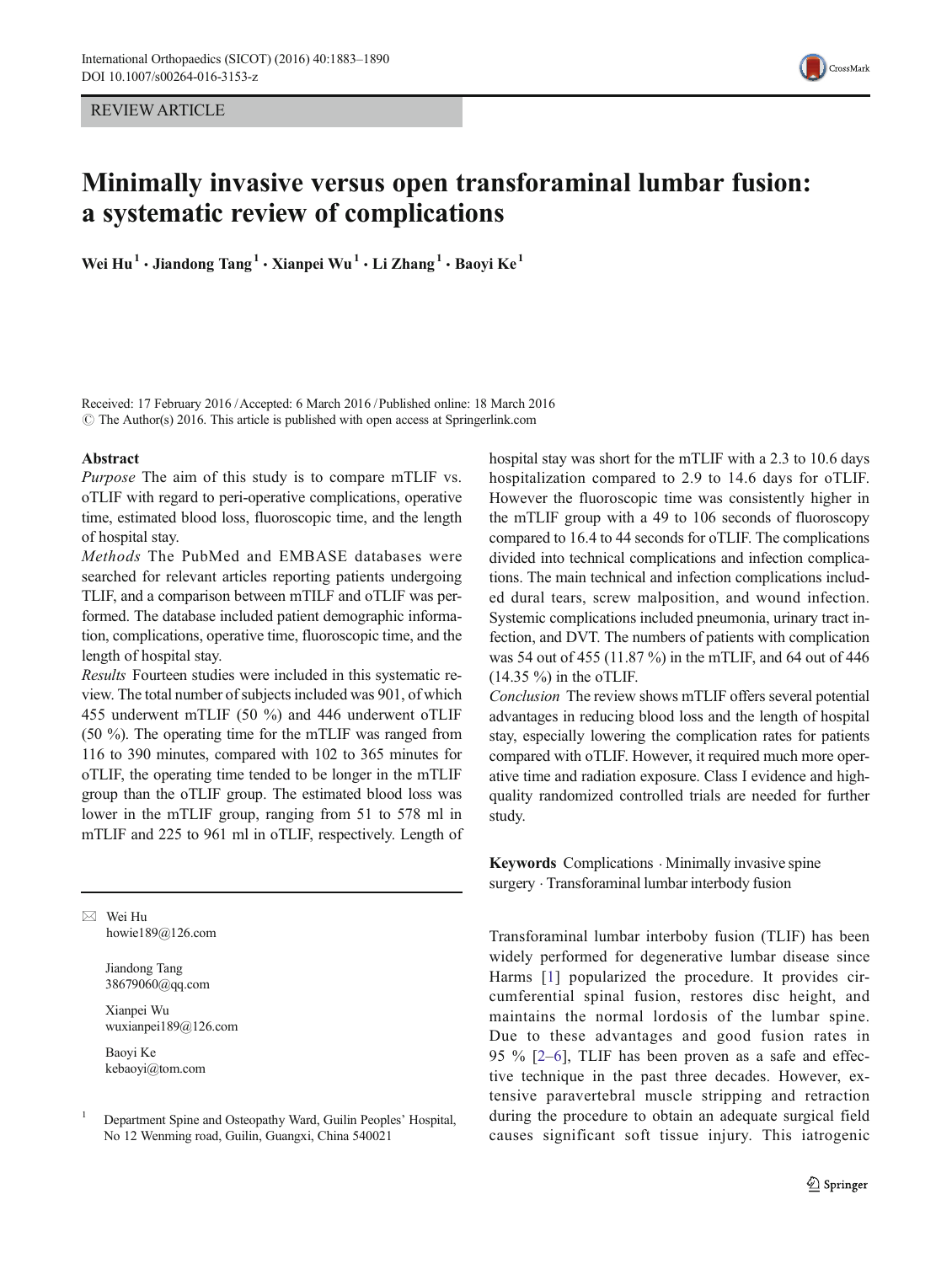injury may lead to an increase in back pain and atrophy of the paraspinous muscles. With the development of modern image guidance and advanced instrumentation, the TLIF procedure was recently adapted to a minimally invasive procedure. The first minimally invasive technique for TLIF (mTLIF) was reported by Foley [[7](#page-6-0)] in 2003. This procedure has been prevalent in recent years as it is associated with smaller wounds, fewer soft tissue injuries, reduced blood loss, and faster recovery compared to the traditional open TLIF procedure (oTLIF) [[8\]](#page-6-0). Although numerous studies on the differences between mTLIF and oTLIF have been performed, at present, there is no consensus between spinal surgeons as to the benefits of mTLIF over oTLIF.

This study aimed to evaluate the literature to compare mTLIF vs. oTLIF with regard to peri-operative complications, operative time and the length of hospital stay. The specific questions that our study aimed to answer are: (1) Is there a significant difference in the incidence of technical complications such as dural tears and screw malposition with mTLIF compared with oTLIF? (2) Does mTLIF significantly reduce infectious complications like wound infection and systemic complications in comparison to oTLIF? (3) Is the operative time taken for mTLIF significantly greater than with oTLIF? (4) Is mTLIF associated with a reduced length of postoperative stay?

# Materials and methods

## Search strategy

Two authors (H.W and ZH.L) searched the PubMed and EMBASE databases for relevant articles published up to August 2015. The studies reporting patients undergoing TLIF, with emphasis on a comparison between minimally invasive and traditional open access, were searched. Search terms included "minimally invasive pedicle screw", "percutaneous pedicle", "minimally invasive percutaneous pedicle screw", "minimally invasive spine surgery", "spinal microsurgery", and "transforaminal lumbar interbody fusion" (TLIF). A search of the references of the obtained manuscripts was also performed.

## Inclusion criteria

We searched all the studies reporting patients undergoing TLIF surgery, with an emphasis on the comparison between mTLIF and oTLIF with the outcome and complications. Reports must have contained at least one outcome of: the operative time, length of hospital stay, fluroscopic time, and complications.

#### Exclusion criteria

The following criteria were used to exclude studies from our analysis:

- 1. Case reports, technical notes, reviews, and animal or cadaver studies were discarded. All the studies published in a language other than English were also discarded.
- 2. Studies on indications other than degenerative lumbar disease, spinal stenosis or grade I-II lumbar spondylolithesis were discarded, such as fracture, metastatic tumor, and idiopathic scoliosis.
- 3. Studies describing either open or MIS (minimally invasive surgery) posterior lumbar interbody fusion (PLIF) were discarded.
- 4. Studies about revision surgery concluded on patients who needed multi-level decompression and fusion were discarded.
- 5. Studies in which the outcomes of interest were not reported for the two techniques or where it was impossible to calculate these from the published results.

## Review procedure and data extraction

After being selected, studies were screened independently by two authors (H.W and ZH.L); in cases where there was a discrepancy, the decision was taken by consensus. The following data were extracted: (1) first author, (2) year of publication, (3) numbers of patients undergoing mTLIF or oTLIF, (4) patient characteristics, (5) study design (e.g., prospective, retrospective, randomized controlled or others), (6) quality of the study, (7) numbers of complications, (8) complication types, and (9) complication rate. Any disagreements were solved by discussion if necessary.

## Quality assessment

The Newcastle-Ottawa Scale (NOS)[\[9\]](#page-6-0) was used to assess the quality of these non-randomized studies. This measure assesses aspects of methodology in observational studies related to study quality, including Selection (4 points), Comparability (2 points), and Exposure (3 points). The ordinal star scoring scale ranged from 0–9 stars (points). Studies with higher scores represented studies of higher quality.

# **Results**

## Study identification and selection

A total of 88 initial articles were searched in the database. Nineteen of these were excluded because they were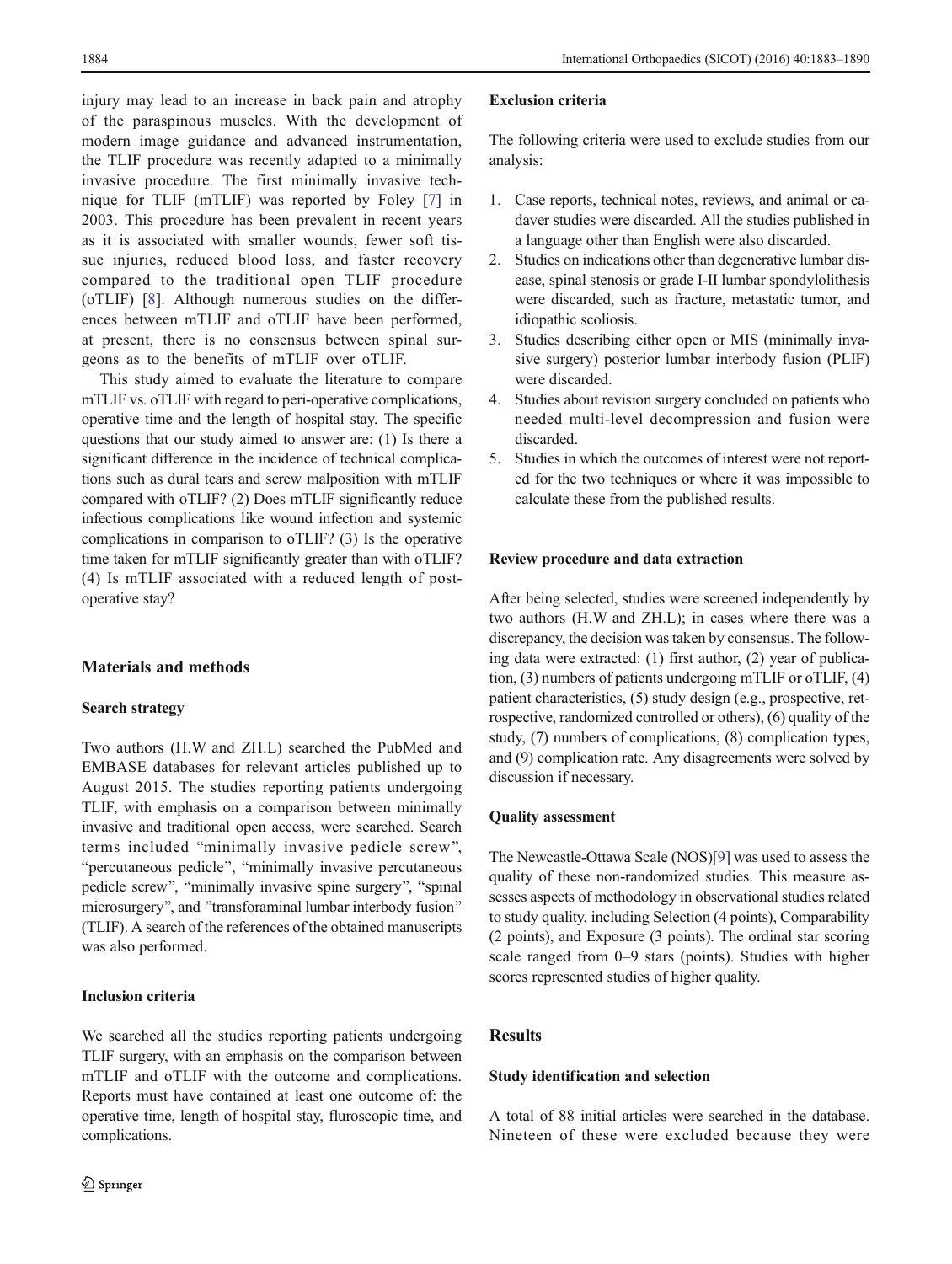duplications, studies on animals and cadavers, or in languages other than English. After screening the titles and abstracts of the remaining 69 articles, 25 of these were excluded. The excluded studies included two technical notes, six reviews, three commentaries, and 14 studies not pertinent to mTLIF. The full text of the remaining 44 articles was reviewed for more detail. The indications investigated in 12 articles were fracture, metastatic tumor or idiopathic scoliosis; as they were on indications other than lumbar degenerative diseases, these studies were excluded. The articles that included revision surgery (8) or more than a single level treated (6) or without the complications were also excluded. Eventually, 14 studies which met our inclusion criteria were included in the present systematic review [\[10](#page-6-0)–[23\]](#page-7-0). The selection process for articles included in the review is shown in Fig. 1.

#### Study characteristics

All of the 14 remaining studies comparing mTLIF vs. oTLIF were cohort studies including seven prospective and seven retrospective cohorts. None of them was a randomized controlled trial or case–control study. The main characteristics of the 14 cohort studies included in this systematic review are presented in Table [1.](#page-3-0) The quality assessment and scores according to the NOS, which was used to assess the quality of these non-randomized studies, are shown in Table [2](#page-3-0).

The studies publication dated from 2007 to 2015 and the sample size of the studies ranged from 10 to 72. The total number of subjects included was 901, of

Fig. 1 Selection process of articles in the systematic review

which 455 underwent mTLIF (50 %) and 446 underwent oTLIF (50 %). The total mean age of patients was 53 years. Of the patients, 55.75 % were female. One study did not provide a gender distribution. Mean clinical follow-up ranged from a minimum of six months to a maximum of 60 months. All the patients reported spinal stenosis, grade I-II lumbar spondylolisthesis, lumbar herniated nucleus pulposus, or another degenerative lumbar disease. The specific complication rate and type of each study is given in Table [3](#page-4-0). One study did not provide details on complications.

#### Surgical outcomes

The operating time for the mTLIF was ranged from 116 to 390 minutes, compared with 102 to 365 minutes for oTLIF, the operating time tended to be longer in the mTLIF group than the oTLIF group  $(n=11 \text{ studies})$  [\[10](#page-6-0)–[12,](#page-6-0) [16](#page-6-0)–[23\]](#page-7-0). The estimated blood loss was generally and significantly lower in the mTLIF group, ranging from 51 to 578 ml in mTLIF and 225 to 961 ml in oTLIF, respectively  $(n=13 \text{ studies})$  [\[10](#page-6-0)–[13,](#page-6-0) [15](#page-6-0)–[23\]](#page-7-0). Length of hospital stay was short for the mTLIF with a 2.3 to 10.6 days hospitalization compared to 2.9 to 14.6 days for oTLIF(n=12 studies)[\[11](#page-6-0)–[15,](#page-6-0) [17](#page-6-0)–[23\]](#page-7-0). However the fluoroscopic time was consistently higher in the mTLIF group with a 49 to 106 s of fluoroscopy compared to 16.4 to 44 s for oTLIF ( $n = 6$  studies) [[12](#page-6-0), [15](#page-6-0), [18](#page-6-0), [20](#page-7-0)–[22](#page-7-0)]. The clinic outcomes are shown in Table [4](#page-5-0).

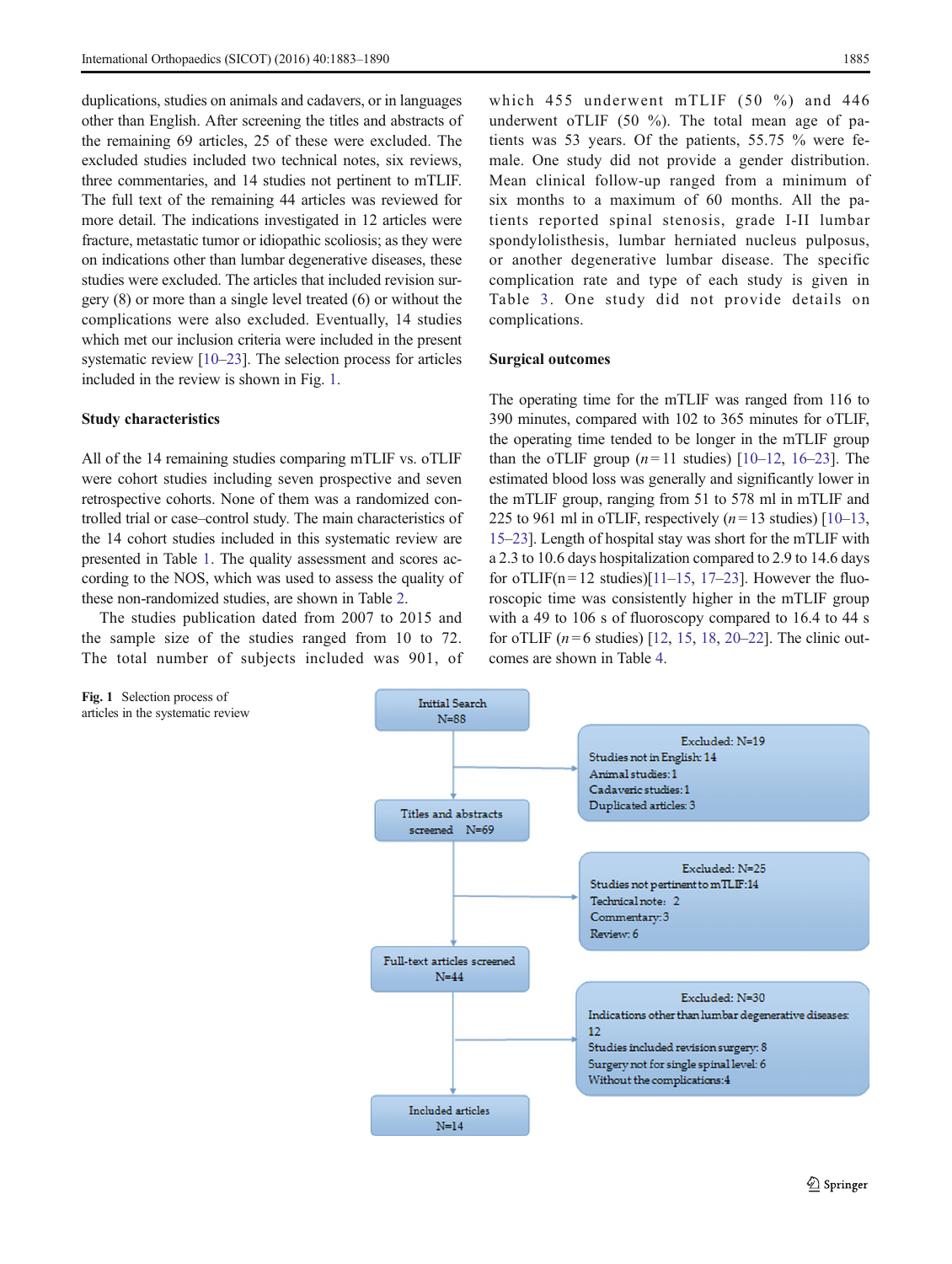<span id="page-3-0"></span>

| <b>Table 1</b> Demographics of<br>included studies | Study year          | NO.   |       | Mean age |       | $\mathbf{P}$ | % Female |       | P     |
|----------------------------------------------------|---------------------|-------|-------|----------|-------|--------------|----------|-------|-------|
|                                                    |                     | mTLIF | oTLIF | mTLIF    | oTLIF |              | mTLIF    | oTLIF |       |
|                                                    | Archavlis 2013 [10] | 24    | 23    | 67.0     | 68.0  | 0.94         | 58.0     | 68.0  | 0.917 |
|                                                    | Brodano 2013 [11]   | 30    | 34    | 46.0     | 51.0  | ND           | 40.0     | 41.2  | ND    |
|                                                    | Seng 2013 [12]      | 40    | 40    | 56.6     | 56.8  | >0.05        | 47.1     | 47.1  | >0.05 |
|                                                    | Singh 2013 [13]     | 33    | 33    | 51.7     | 49.9  | 0.56         | 30.3     | 36.4  | 0.602 |
|                                                    | Mobbs 2012 [14]     | 37    | 30    | 68.6     | 67.4  | 0.74         | 48.6     | 46.7  | 0.87  |
|                                                    | Lee 2012 [15]       | 72    | 72    | 52.2     | 56.6  | 0.06         | 72.2     | 69.4  | 0.714 |
|                                                    | Adogwa 2011 [16]    | 15    | 15    | 50.8     | 49.7  | 0.77         | 53.3     | 66.7  | 0.71  |
|                                                    | Lau 2011 [17]       | 10    | 12    | 46.9     | 56.9  | 0.02         | 60.0     | 58.0  | 0.64  |
|                                                    | Wang HL 2011 [18]   | 41    | 38    | 51.4     | 57.3  | 0.44         | 41.5     | 39.5  | ND    |
|                                                    | Fan 2010 [19]       | 32    | 30    | 51.4     | 52.0  | 0.06         | 43.8     | 53.3  | 0.45  |
|                                                    | Wang J 2010 [20]    | 42    | 43    | 47.9     | 53.2  | ND           | 69.0     | 62.8  | ND    |
|                                                    | Peng 2009 [21]      | 29    | 29    | 54.1     | 52.5  | ND           | 82.8     | 82.8  | ND    |
|                                                    | Schizas 2009 [22]   | 18    | 18    | 45.5     | 48.1  | ND           | ND       | ND    | ND    |
|                                                    | Park 2007 [23]      | 32    | 29    | 62.1     | 59.0  |              | 75.0     | 55.2  | 0.10  |
|                                                    | Total               | 455   | 446   |          |       |              |          |       |       |

ND = not documented

## **Complicantions**

Table 2 Assessment of study quality

The complications were divided into technical complications and infection complications. The main technical and infection complications included dural tears, screw malposition, and wound infection. Systemic complications included pneumonia, urinary tract infection, and DVT. The rate and types of complication in the included studies was shown in Table [3.](#page-4-0) The numbers of patients with complication was 54 out of 455 (11.87 %) in the mTLIF, and 64 out of 446 (14.35 %) in the oTLIF.

| Table 2<br>Assessment of study<br>quality | Study year          | Study design | Quality indicators from the Newcastle-Ottawa scale |                |        |            |     |                    |        |        |        |   |
|-------------------------------------------|---------------------|--------------|----------------------------------------------------|----------------|--------|------------|-----|--------------------|--------|--------|--------|---|
|                                           |                     |              | Selection                                          |                |        | Comparable |     | Outcome assessment |        | Score  |        |   |
|                                           |                     |              |                                                    | $\overline{2}$ | 3      | 4          | 5   | 6                  | 7      | 8      | 9      |   |
|                                           | Archavlis 2013 [10] | $\mathbb{R}$ | *                                                  | *              | $\ast$ | *          | *   | $\ast$             | $\ast$ | $\ast$ | $\ast$ | 9 |
|                                           | Brodano 2013 [11]   | $\mathbb{R}$ | $\ast$                                             | $\ast$         | $\ast$ | $\ast$     |     |                    | *      | $\ast$ | $\ast$ | 7 |
|                                           | Seng 2013 [12]      | $\mathbb{R}$ | $\ast$                                             | $\ast$         | $\ast$ | $\ast$     | $*$ | *                  | *      | $\ast$ | $\ast$ | 9 |
|                                           | Singh 2013 [13]     | P            | $\ast$                                             | *              | $\ast$ | $\ast$     | *   | $\ast$             | $\ast$ | $\ast$ | $\ast$ | 9 |
|                                           | Mobbs 2012 [14]     | P            | $\ast$                                             | $\ast$         | $\ast$ | $\ast$     | *   |                    | $\ast$ | $\ast$ | $\ast$ | 8 |
|                                           | Lee 2012 [15]       | P            | $\ast$                                             | $\ast$         | $\ast$ | $\ast$     | *   |                    | $\ast$ | $\ast$ | $\ast$ | 8 |
|                                           | Adogwa 2011 [16]    | $\mathbb{R}$ | $\ast$                                             | $\ast$         | $\ast$ | $\ast$     | *   |                    | *      | $\ast$ | $\ast$ | 8 |
|                                           | Lau 2011 [17]       | $\mathbb{R}$ | $\ast$                                             | *              | $\ast$ | $\ast$     |     |                    | $\ast$ | $\ast$ | $\ast$ | 7 |
|                                           | Wang HL 2011 [18]   | $\mathbb{R}$ | $\ast$                                             | *              | $\ast$ | $\ast$     | *   |                    | $\ast$ | $\ast$ | $\ast$ | 8 |
|                                           | Fan 2010 [19]       | P            | $\ast$                                             | *              | $\ast$ | $\ast$     | *   |                    | $\ast$ | $\ast$ | $\ast$ | 8 |
|                                           | Wang J 2010 [20]    | P            | $\ast$                                             | *              | $\ast$ | $\ast$     |     |                    | $\ast$ | $\ast$ | $\ast$ | 7 |
|                                           | Peng 2009 [21]      | P            | $\ast$                                             | *              | $\ast$ | $\ast$     |     |                    | *      | $\ast$ | $\ast$ | 7 |
|                                           | Schizas 2009 [22]   | $\mathbb{R}$ | *                                                  |                | $\ast$ | *          |     |                    | *      | $\ast$ | $\ast$ | 6 |
|                                           | Park 2007 [23]      | P            |                                                    |                |        |            |     |                    |        |        | $\ast$ | 8 |

 $P =$  Prospective cohort,  $R =$  Retrospective cohort

\* For cohort studies, 1 indicates exposed cohort truly representative; 2, non-exposed cohort drawn from the same community; 3, ascertainment of exposure; 4, outcome of interest not present at start; 5, cohorts comparable on basis of age; 6, cohorts comparable on other factor(s); 7, quality of outcome assessment; 8, follow-up long enough for outcomes to occur; and 9, complete accounting for cohorts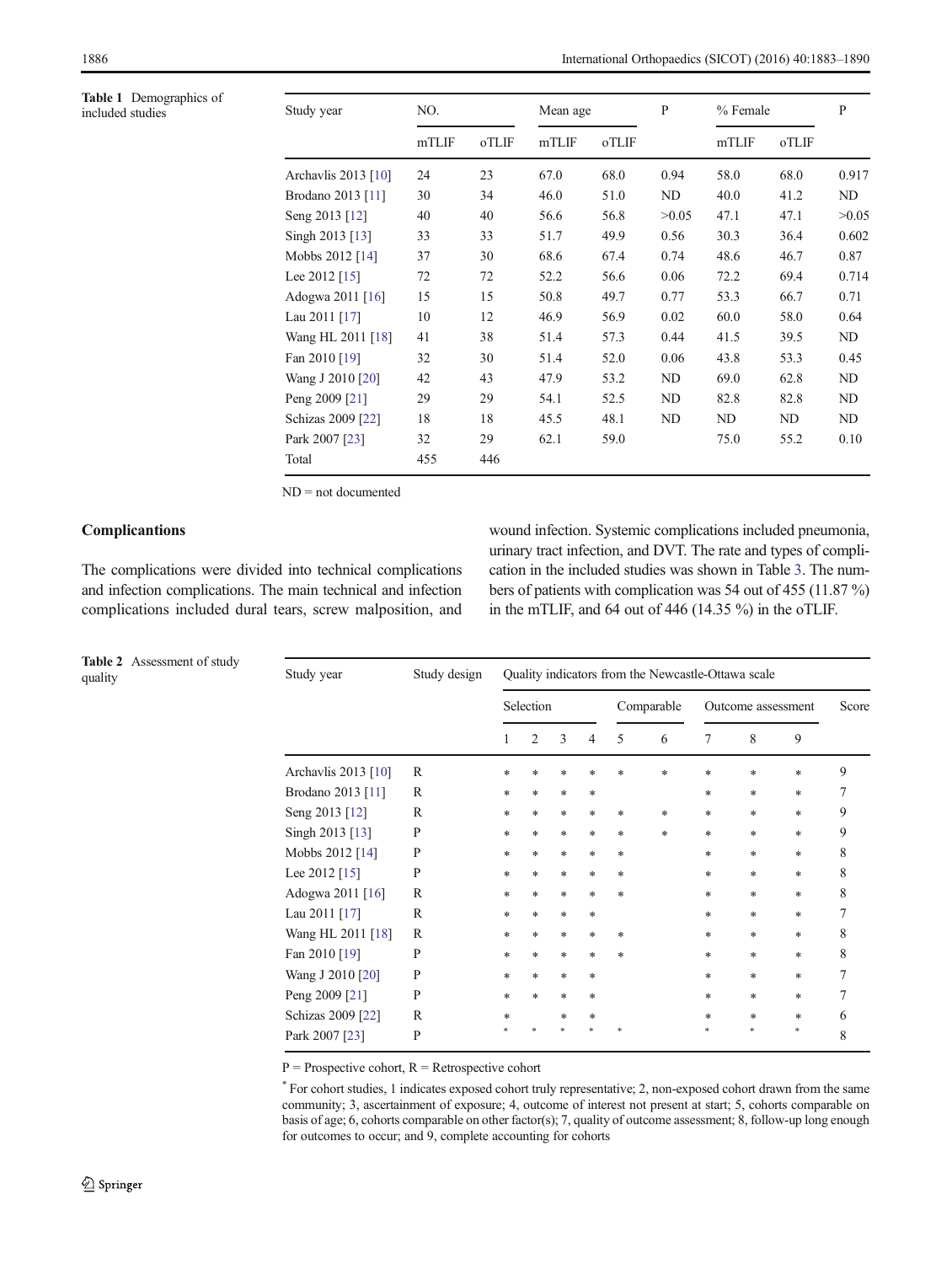<span id="page-4-0"></span>

| Study year                          | Rate of complications $N(\%)$ |                     | Types of complication                                                                                                                                                |                                                                                                                                                                                             |  |  |  |  |
|-------------------------------------|-------------------------------|---------------------|----------------------------------------------------------------------------------------------------------------------------------------------------------------------|---------------------------------------------------------------------------------------------------------------------------------------------------------------------------------------------|--|--|--|--|
|                                     | mTLIF                         | oTLIF               | mTLIF                                                                                                                                                                | oTLIF                                                                                                                                                                                       |  |  |  |  |
| Archavlis 2013 [10]                 | 8 (33.33)                     | 9(36.00)            | Radiculopathy contralateral 2<br>Revision surgery 2<br>Revision pedicle screw 1<br>Suspected pseudarthrosis 1<br>Adjacent segment disease 1<br>Incidental durotomy 1 | Incidental durotomy 1<br>Revision surgery 2<br>Suspected pseudarthrosis 1<br>Wound healing disturbance 3<br>Adjacent segment disease 2                                                      |  |  |  |  |
| Brodano 2013 [11]<br>Seng 2013 [12] | 1(3.33)<br>6(15.00)           | 3(8.82)<br>8(20.00) | Dural lesion 1<br>Durotomy 1<br>Adjacent segment disease 4                                                                                                           | Dural lesion 2 screw malposition 1<br>Iliac crest infection 1<br>Durotomy 1 iliac crest infection 1<br>Adjacent segment disease 4 Pneumonia 1<br>Undisplaced fracture of right L4 pedicle 1 |  |  |  |  |
| Mobbs 2012 [14]                     | 2(5.4)                        | 10(33.3)            | Infection 1<br>Haematoma 1                                                                                                                                           | Infection 2<br>Postoperative radiculopathy 1<br>Paralytic ileus 3<br>Deep vein thrombosis 1<br>Dural tear 1<br>Non union 2                                                                  |  |  |  |  |
| Lee 2012 [15]                       | 7(9.72)                       | 9(12.5)             | Durotomy 1<br>Pneumonia1<br>Screw malposition 1<br>Cage migration 4                                                                                                  | Wound abscess 1<br>Pneumonia1<br>Myocardial infarction 1<br>Cage migration 6                                                                                                                |  |  |  |  |
| Adogwa 2011 [16]<br>Lau 2011 [17]   | $\boldsymbol{0}$<br>4(10)     | 1(6.67)<br>1(8.3)   | None<br>Wound infection 1<br>Rod not captured by screw 1<br>Ventricular tachycardia 1<br>Pseudarthrosis 1                                                            | Hematoma 1<br>Pseudarthrosis 1                                                                                                                                                              |  |  |  |  |
| Wang HL 2011 [18]                   | 3(7.32)                       | 4(10.53)            | Nerve root injury 1<br>Pneumonia 1                                                                                                                                   | Superficial wound infection 2                                                                                                                                                               |  |  |  |  |
| Fan 2010 [19]                       | 6(18.75)                      | 5(16.67)            | Superficial wound infection 1<br>Screw malposition 2<br>Ileus 1                                                                                                      | Pneumonia 1 wound fat liquefaction 1<br>Superficial Wound infection 1<br>Ileus 2                                                                                                            |  |  |  |  |
|                                     |                               |                     | Superficial wound infection 3                                                                                                                                        | Deep wound infection 1<br>Deep venous thrombosis 1                                                                                                                                          |  |  |  |  |
| Wang J 2010 [20]                    | 5 (11.90)                     | 4(9.30)             | Graft dislodgement 1<br>Dural tear 2<br>Epidural hematoma 1<br>Nonunion 1                                                                                            | Dural tear 2<br>Nonunion 1<br>Screw malposition 1                                                                                                                                           |  |  |  |  |
| Peng 2009 [21]                      | 2(6.9)                        | 4(13.8)             | Iliac crest infection 2                                                                                                                                              | Atelectasis 1<br>Urinary tract infection 2<br>Wound infection 1                                                                                                                             |  |  |  |  |
| Schizas 2009 [22]                   | 6(33.33)                      | 2(11.11)            | Dural tear 1<br>Brachial plexus palsy 1                                                                                                                              | L3 radicular pain 1<br>Cage ruptured 1                                                                                                                                                      |  |  |  |  |
| Park 2007 [23]                      | 4(12.5)                       | 4(13.8)             | L5 root paresis 1<br>Nonunion 3<br>Screw malposition 1<br>Cage migration 1<br>Deep wound infection 1<br>Nonunion 1                                                   | Superficial wound infection 2<br>Nonunion 1<br>Deep wound infection 1                                                                                                                       |  |  |  |  |
| Singh 2013 [13]<br>Total            | ND<br>54                      | ND<br>64            | ND                                                                                                                                                                   | ND.                                                                                                                                                                                         |  |  |  |  |

ND = not documented

# Discussion

Although mTLIF has been reported as a safe and efficient surgical treatment with reduced blood loss, earlier ambulation, and shorter hospitalization, the question of complication rates between mTLIF and oTLIF has remained unanswered. There were differences in complication morbidity, such as technical or infectious complication, in different treatment groups among published studies. In order to minimize the heterogeneity, only single-level surgery was included, and revision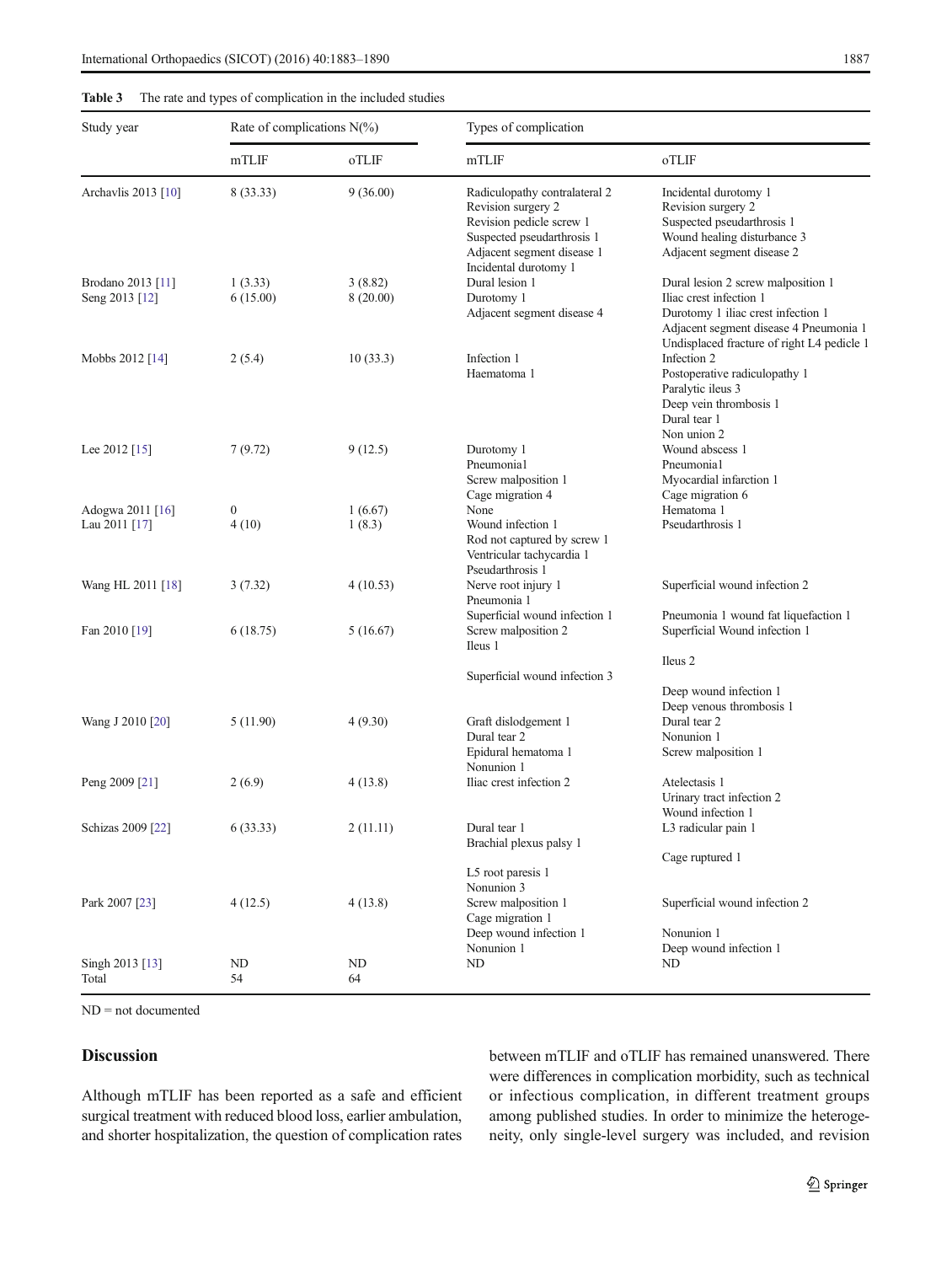<span id="page-5-0"></span>Table 4 Clinic outcomes

| Study year          | Operating time<br>(min) |       | <b>Estimated blood</b><br>$loss$ (ml) |       | Length of<br>hospital stay |           | Fluroscopic time<br>(second) |       |
|---------------------|-------------------------|-------|---------------------------------------|-------|----------------------------|-----------|------------------------------|-------|
|                     | mTLIF                   | oTLIF | mTLIF                                 | oTLIF | mTLIF                      | oTLIF     | mTLIF                        | oTLIF |
| Archavlis 2013 [10] | 220                     | 190   | 185                                   | 225   | ND                         | <b>ND</b> | ND                           | ND    |
| Brodano 2013 [11]   | 144                     | 102   | 230                                   | 620   | 4.1                        | 7.4       | ND                           | ND    |
| Seng 2013 [12]      | 185                     | 166   | 127                                   | 405   | 3.6                        | 5.9       | 55.2                         | 16.4  |
| Singh 2013 [13]     | 116                     | 186   | 124                                   | 380   | 2.3                        | 2.9       | ND                           | ND    |
| Mobbs 2012 [14]     | ND                      | ND    | ND                                    | ND    | 5.9                        | 9.7       | ND                           | ND    |
| Lee 2012 [15]       | 166                     | 182   | 51                                    | 447   | 3.2                        | 6.8       | 49                           | 17    |
| Adogwa 2011 [16]    | 300                     | 210   | 200                                   | 295   | ND                         | ND        | ND                           | ND    |
| Lau 2011 [17]       | 390                     | 365   | 466                                   | 566   | 5                          | 8.3       | ND                           | ND    |
| Wang HL 2011 [18]   | 169                     | 145   | 208                                   | 259   | 6.4                        | 8.7       | 93                           | 44    |
| Fan 2010 [19]       | 159                     | 143   | 578                                   | 711   | 9.3                        | 12.5      | ND                           | ND    |
| Wang J 2010 [20]    | 156                     | 145   | 264                                   | 673   | 10.6                       | 14.6      | 84                           | 37    |
| Peng 2009 [21]      | 216                     | 170   | 150                                   | 681   | 4.0                        | 6.7       | 106                          | 35    |
| Schizas 2009 [22]   | 348                     | 312   | 456                                   | 961   | 6.1                        | 8.2       | $2.7*$                       | 1.8   |
| Park 2007 [23]      | 192                     | 149   | 433                                   | 738   | 5.3                        | 10.8      | ND                           | ND    |
| Total               | 455                     | 446   |                                       |       |                            |           |                              |       |

\* intraoperative radiation exposure as expressed in dose area product  $(cGy/cm<sup>2</sup>)$ 

surgery was excluded. In this systematic review, we searched for articles with the complications divided into technical complications and infection complications. The main technical and infection complications included dural tears, screw malposition, and wound infection. Systemic complications included pneumonia, urinary tract infection, DVT of the latter.

The total incidence of complications were 11.87 % (45/ 455) and 14.35 % (64/446) in the mTLIF and oTLIF, respectively. The common technical complications were dural tears  $(7 \text{ cases})$  [[10](#page-6-0)–[12](#page-6-0), [14,](#page-6-0) [19,](#page-7-0) [21](#page-7-0)] and screw malposition (6 cases)  $[10, 14, 16, 18, 23]$  $[10, 14, 16, 18, 23]$  $[10, 14, 16, 18, 23]$  $[10, 14, 16, 18, 23]$  $[10, 14, 16, 18, 23]$  $[10, 14, 16, 18, 23]$  $[10, 14, 16, 18, 23]$  $[10, 14, 16, 18, 23]$  $[10, 14, 16, 18, 23]$  $[10, 14, 16, 18, 23]$ . In the minimally invasive system  $(MIS)$ procedure, because of the small working portal, the standard anatomic landmarks are not visible, so the surgery is more technically demanding and difficult than oTLIF. Placement of the pedicle screw is more skill-dependent in mTLIF than in oTLIF. The computer tomograph assessment provides axial and coronal images that also make the percutaneous pedicle screw insertion more accurate. It is possible that when the surgeon performing MIS masters the skill, technical complications will be reduced.

The propotion of patients with wound infection was 12 %  $(7/54)$  in the mTLIF group and 25 % (16/64) in the oTLIF group. This may demonstrate that the reduced soft tissue injuries in the mTLIF have a positive effect on the wound healing process. There were two cases of systemic complication in the mTLIF group, including one case of ileus [\[18](#page-6-0)], and the other of pneumonia [[16](#page-6-0)]. However, there were six cases of that in the oTLIF which consist of three pneumonia [[12](#page-6-0), [14,](#page-6-0) [17\]](#page-6-0), one DVT, one ileus, and one atelectasis. This was possibly due to the longer duration of immobility in the oTILF group compared to the mTILF group. Furthermore, the shorter duration of hospital stay may also reduce the risk of nosocomial infection. This may be a type II error because of the small sample size and may reach statistical significance with a larger sample size.

Almost all the studies [[10](#page-6-0)-[12](#page-6-0)]'[\[16](#page-6-0)-[23\]](#page-7-0) reporting mTLIF required a longer operative time than oTLIF. The concept of a minimally invasive procedure taking longer than its open equivalent is not surprising. The difference may be caused by the mTLIF technical learning curve as a new technique, while oTLIF has been mastered fluently. The articles included initial learning cases, while oTLIF is familiar to surgeons. Brodano [\[11\]](#page-6-0) divided the mTLIF group of patients into chronologically distinct equal subgroups (15 early cases vs. 15 later cases); there was a statistically significant difference in operative time (3.2 hours for the 15 early cases, 1.8 hours for the 15 later cases). So, if the surgeon masters the skills and gains adequate experience in mTLIF, the operative time becomes almost equal to that in the oTLIF group. Furthermore, considering the instrumentation used during mTLIF surgery and the setup time involved, as well as more radiological imaging assistance in the placement of screw and cages required, the total operative time increased.

There was a consensus that mTLIF provides a statistically significant shorter length of hospital stay in the studies included in this systematic review. It shows that mTLIF significantly reduced the length of hospital stay compared with oTLIF. These results may be related to the less invasive nature of the procedure and fewer resulting soft tissue injuries, as well as reduced blood loss and wound pain. This in turn translated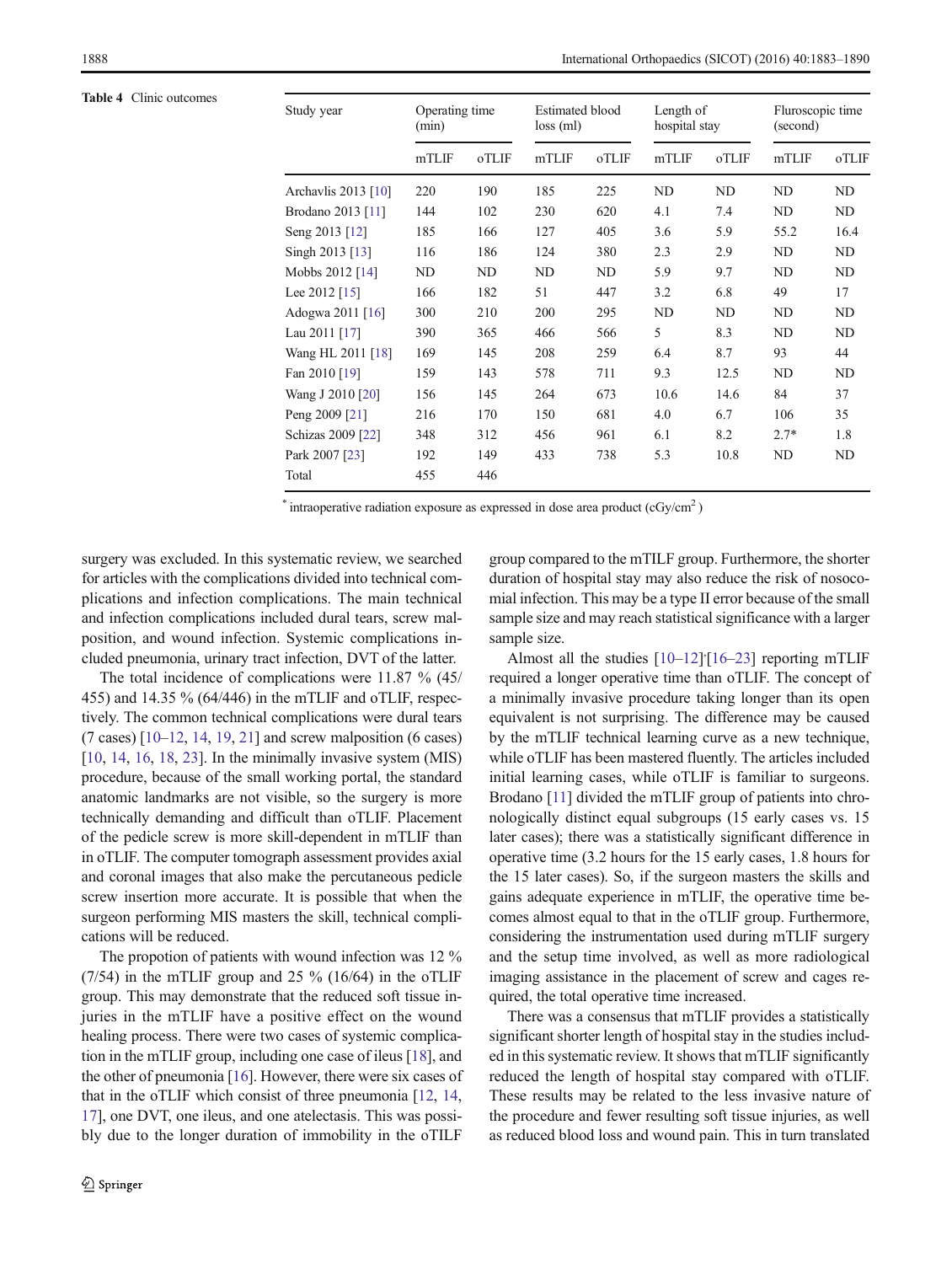<span id="page-6-0"></span>to earlier ambulation to recovery and shorter hospitalization than in the oTLIF group.

Because of the smaller operative field and lack of visualization of the bony landmarks, the fluoroscopy exposure in the mTLIF was higher than that in the oTLIF [\[24](#page-7-0)]. Radiation exposure was a potential health hazard to the operating surgeon during mTLIF with continued exposure during surgery. Minimally invasive lumbar surgery cases expose the surgeon to significantly more radiation than open lumbar surgery [[25\]](#page-7-0).

#### Study limitations

The limitations of this systematic review are as follows. First, there were no randomized controlled trials studies included in this review, namely without class I evidence, even though we used criteria to reduce heterogeneity. Second, the sample size we collected may not have been large enough to influence the results such that potential significant differences were not found.

#### **Conclusion**

The review shows mTLIF offers several potential advantages in reducing blood loss and the length of hospital stay, especially lowering the complication rates for patients compared with oTLIF. However, it required much more operative time and radiation exposure. Class I evidence and high-quality randomized controlled trials are needed for further study.

#### Compliance with ethical standards

Disclosure The authors declare no conflict of interest.

Open Access This article is distributed under the terms of the Creative Commons Attribution 4.0 International License (http:// creativecommons.org/licenses/by/4.0/), which permits unrestricted use, distribution, and reproduction in any medium, provided you give appropriate credit to the original author(s) and the source, provide a link to the Creative Commons license, and indicate if changes were made.

#### References

- 1. Harms J, Rolinger H (1982) A one-stage procedure in operative treatment of spondylolithesis: dorsal traction-reposition and anterior fusion (author's transl). Z Orthop Ihre Grenzgeb 120:343–347
- 2. Humphreys SC, Hodges SD, Humphreys SC, Hodges SD, Patwardhan AG, Eck JC, Murphy RB, Covington LA (2001) Comparison of posterior and transforaminal approaches to lumbar interbody fusion. Spine (Phila Pa 1976) 26:567–571
- 3. Lowe TG, Tahernia AD, O'Brien MF, Smith DA (2002) Unilateral transforaminal posterior lumbar interbody fusion (TLIF): indications, technique, and 2-year results. J Spinal Disord Tech 15(1): 31–38
- 4. Rosenberg WS, Mummaneni PV (2001) Transforaminal lumbar interbody fusion: technique, complications and early results. Neurosurgery 48(3):569–574, discussion 574–5
- 5. Salehi SA, Tawk R, Ganju A, LaMarca F, Liu JC, Ondra SL (2004) Transforaminal lumbar interbody fusion: surgical technique and results in 24 patients. Neurosurgery 54(2):368–374, discussion 374
- 6. Potter BK, Freedman BA, Verwiebe EG, Hall JM, Polly DW Jr, Kuklo TR (2005) Transforaminal lumbar interbody fusion: clinical and radiographic results and complications in 100 consecutive patients. J Spinal Disord Tech 18(4):37–46
- 7. Foley KT, Gupta SK (2002) Percutaneous pedicle screw fixation of the lumbar spine: preliminary clinical results. J Neurosurg 97(1 suppl):7–12
- 8. Lucio JC, Vanconia RB, Deluzio KJ, Lehmen JA, Rodgers JA, Rodgers W (2012) Economics of less invasive spinal surgery: an analysis of hospital cost differences between open and minimally invasive instrumented spinal fusion procedures during the perioperative period. Risk Manag Healthc Policy 5:65–74. doi[:10.2147/](http://dx.doi.org/10.2147/RMHP.S30974) [RMHP.S30974](http://dx.doi.org/10.2147/RMHP.S30974)
- 9. Wells GA, Shea B, O'Connell D, Peterson J, Welch V, Losos M, Tugwell P (2004) The Newcastle-Ottawa Scale (NOS) for assessing the quality of nonrandomised studies in meta-analyses. [http://www.](http://www.ohri.ca/programs/clinical_epidemiology/oxford.htm) [ohri.ca/programs/clinical\\_epidemiology/oxford.htm](http://www.ohri.ca/programs/clinical_epidemiology/oxford.htm). Accessed April 29, 2004
- 10. Archavlis E, Carvi YNM (2013) Comparison of minimally invasive fusion and instrumentation versus open surgery for severe stenotic spondylolisthesis with high-grade facet joint osteoarthritis. Eur Spine J 22:1731–1740. doi[:10.1007/s00586-013-2732-6](http://dx.doi.org/10.1007/s00586-013-2732-6)
- 11. Brodano GB, Martikos K, Lolli F, Gasbarrini A, Cioni A, Bandiera S, Silvestre MD, Boriani S, Greggi T (2015) Transforaminal lumbar interbody fusion in degenerative disk disease and spondylolisthesis grade I: minimally invasive versus open surgery. J Spinal Disord Tech 28(10):E559–E564. doi[:10.1097/BSD.0000000000000034](http://dx.doi.org/10.1097/BSD.0000000000000034)
- 12. Seng C, Siddiqui MA, Wong KP, Zhang K, Yeo W, Tan SB, Yue WM (2013) Five-year outcomes of minimally invasive versus open transforaminal lumbar interbody fusion: a matched-pair comparison study. Spine (Phila Pa 1976) 38(23):2049–2055. doi[:10.1097/BRS.](http://dx.doi.org/10.1097/BRS.0b013e3182a8212d) [0b013e3182a8212d](http://dx.doi.org/10.1097/BRS.0b013e3182a8212d)
- 13. Singh K, Nandyala SV, Marquez-Lara A, Fineberg SJ, Oglesby M, Pelton MA, Andersson GB, Isayeva D, Jegier BJ, Phillips FM (2014) A peri-operative cost analysis comparing single-level minimally invasive and open transforaminal lumbar interbody fusion. Spine J 14(8):1694–1701. doi:[10.1016/j.spinee.2013.10.053](http://dx.doi.org/10.1016/j.spinee.2013.10.053) 16
- 14. Mobbs RJ, Sivabalan P, Li J (2012) Minimally invasive surgery compared to open spinal fusion for the treatment of degenerative lumbar spine pathologies. J Clin Neurosci 19(6):829–835. doi[:10.](http://dx.doi.org/10.1016/j.jocn.2011.10.004) [1016/j.jocn.2011.10.004](http://dx.doi.org/10.1016/j.jocn.2011.10.004)
- 15. Lee KH, Yue WM, Yeo W, Soeharno H, Tan SB (2012) Clinical and radiological outcomes of open versus minimally invasive transforaminal lumbar interbody fusion. Eur Spine J 21(11):2265– 2270. doi:[10.1007/s00586-012-2281-4](http://dx.doi.org/10.1007/s00586-012-2281-4)
- 16. Adogwa O, Parker SL, Bydon A, Cheng J, McGirt MJ (2011) Comparative effectiveness of minimally invasive versus open transforaminal lumbar interbody fusion: 2-year assessment of narcotic use, return to work, disability, and quality of life. J Spinal Disord Tech 24(8):479–484. doi: [10.1097/BSD.0b013e3182055cac](http://dx.doi.org/10.1097/BSD.0b013e3182055cac)
- 17. Lau D, Lee JG, Han SJ, Lu DC, Chou D (2011) Complications and perioperative factors associated with learning the technique of minimally invasive transforaminal lumbar interbody fusion (TLIF). J Clin Neurosci 18(5):624–7. doi:[10.1016/j.jocn.2010.09.004](http://dx.doi.org/10.1016/j.jocn.2010.09.004.Epub2011Feb23)
- 18. Wang HL, Lü FZ, Jiang JY, Ma X, Xia XL, Wang LX (2011) Minimally invasive lumbar interbody fusion via MAST quadrant retractor versus open surgery: a prospective randomized clinical trial. Chin Med J 124(23):3868–3874